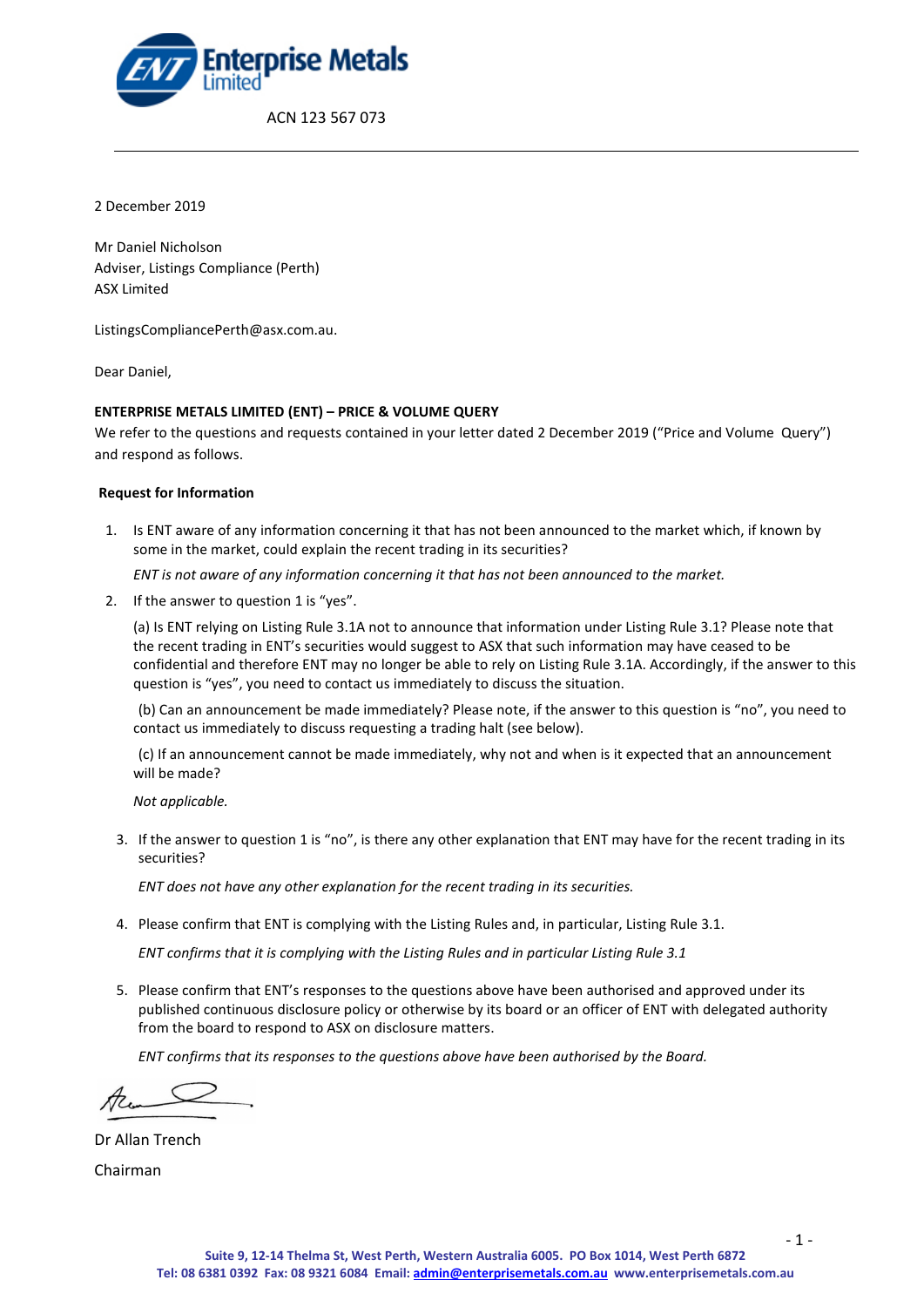

2 December 2019

Reference: 11300

Mr Graeme Smith Company Secretary Enterprise Metals Limited

By email

Dear Mr Smith

## **Enterprise Metals Limited ('ENT'): Price and Volume Query**

We note the change in the price of ENT's securities from a low of \$0.009 on Monday, 25 November 2019, to a high of \$0.015 at the time of writing, today, 2 December 2019.

We also note the significant increase in the volume of ENT's securities traded from 25 November 2019 to 2 December 2019.

## **Request for Information**

In light of this, ASX asks ENT to respond separately to each of the following questions and requests for information:

- 1. Is ENT aware of any information concerning it that has not been announced to the market which, if known by some in the market, could explain the recent trading in its securities?
- 2. If the answer to question 1 is "yes".
	- (a) Is ENT relying on Listing Rule 3.1A not to announce that information under Listing Rule 3.1? Please note that the recent trading in ENT's securities would suggest to ASX that such information may have ceased to be confidential and therefore ENT may no longer be able to rely on Listing Rule 3.1A. Accordingly, if the answer to this question is "yes", you need to contact us immediately to discuss the situation.
	- (b) Can an announcement be made immediately? Please note, if the answer to this question is "no", you need to contact us immediately to discuss requesting a trading halt (see below).
	- (c) If an announcement cannot be made immediately, why not and when is it expected that an announcement will be made?
- 3. If the answer to question 1 is "no", is there any other explanation that ENT may have for the recent trading in its securities?
- 4. Please confirm that ENT is complying with the Listing Rules and, in particular, Listing Rule 3.1.
- 5. Please confirm that ENT's responses to the questions above have been authorised and approved under its published continuous disclosure policy or otherwise by its board or an officer of ENT with delegated authority from the board to respond to ASX on disclosure matters.

#### **When and where to send your response**

This request is made under Listing Rule 18.7. Your response is required as soon as reasonably possible and, in any event, by no later than **10.15 AM AWST today Monday, 2 December 2019**. If we do not have your response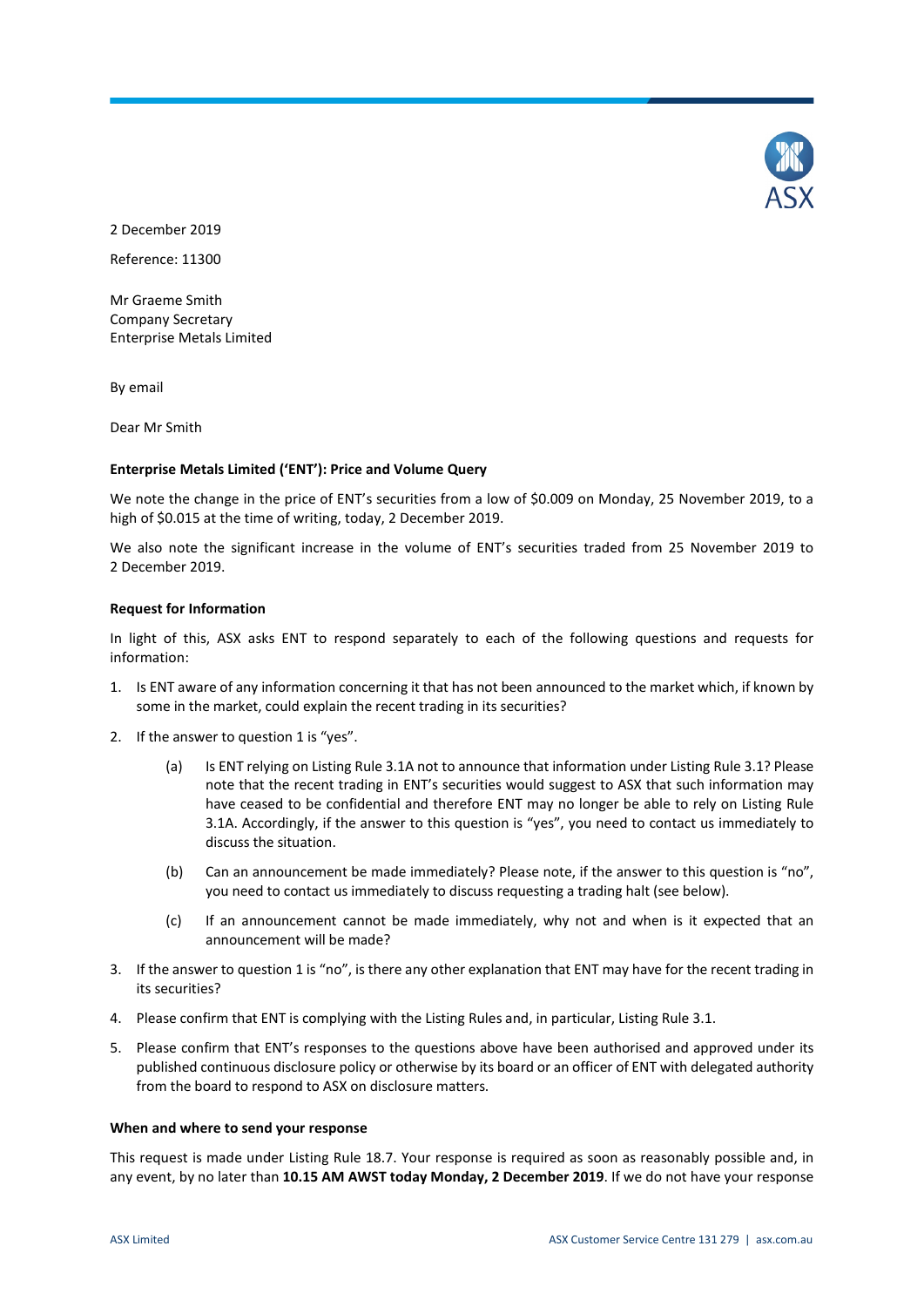by then, ASX will likely suspend trading in ENT's securities under Listing Rule 17.3. You should note that if the information requested by this letter is information required to be given to ASX under Listing Rule 3.1 and it does not fall within the exceptions mentioned in Listing Rule 3.1A, ENT's obligation is to disclose the information "immediately". This may require the information to be disclosed before the deadline set out in the previous paragraph.

ASX reserves the right to release a copy of this letter and your response on the ASX Market Announcements Platform under Listing Rule 18.7A. Accordingly, your response should be in a form suitable for release to the market. Your response should be sent to me by e-mail at **ListingsCompliancePerth@asx.com.au**. It should not be sent directly to the ASX Market Announcements Office. This is to allow me to review your response to confirm that it is in a form appropriate for release to the market, before it is published on the ASX Market Announcements Platform.

## **Listing Rules 3.1 and 3.1A**

Listing Rule 3.1 requires a listed entity to give ASX immediately any information concerning it that a reasonable person would expect to have a material effect on the price or value of the entity's securities. Exceptions to this requirement are set out in Listing Rule 3.1A. In responding to this letter, you should have regard to ENT's obligations under Listing Rules 3.1 and 3.1A and also to Guidance *Note 8 Continuous Disclosure: Listing Rules 3.1 – 3.1B*. It should be noted that ENT's obligation to disclose information under Listing Rule 3.1 is not confined to, nor is it necessarily satisfied by, answering the questions set out in this letter.

## **Trading halt**

If you are unable to respond to this letter by the time specified above, or if the answer to question 1 is "yes" and an announcement cannot be made immediately, you should discuss with us whether it is appropriate to request a trading halt in ENT's securities under Listing Rule 17.1. If you wish a trading halt, you must tell us:

- the reasons for the trading halt;
- how long you want the trading halt to last;
- the event you expect to happen that will end the trading halt;
- that you are not aware of any reason why the trading halt should not be granted; and
- any other information necessary to inform the market about the trading halt, or that we ask for.

We may require the request for a trading halt to be in writing. The trading halt cannot extend past the commencement of normal trading on the second day after the day on which it is granted.

You can find further information about trading halts in Guidance Note 16 *Trading Halts & Voluntary Suspensions*.

## **Suspension**

If you are unable to respond to this letter by the time specified above ASX will likely suspend trading in ENT's securities under Listing Rule 17.3.